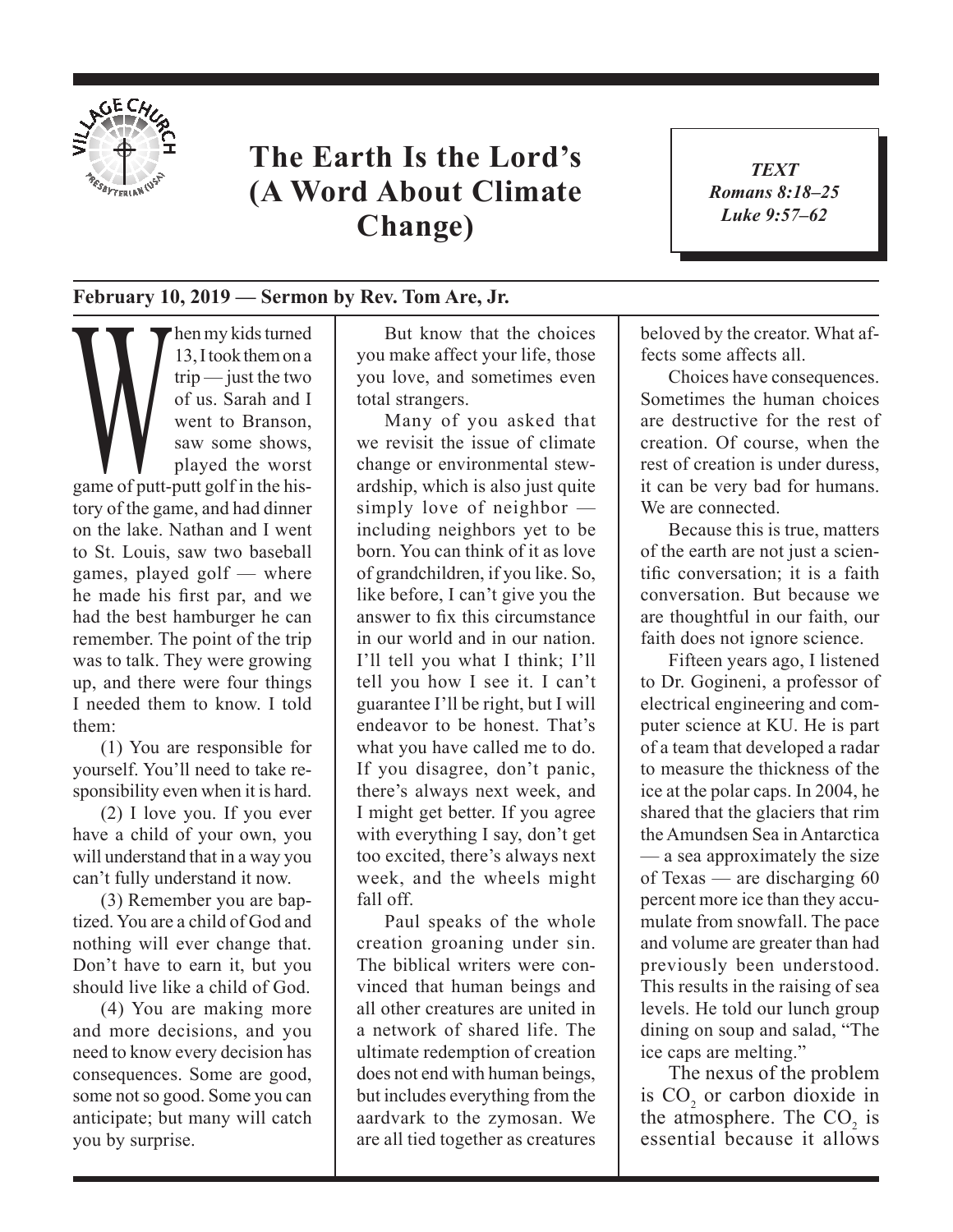$\mathcal{D}_{\mathcal{L}}$ 

the sunlight to stream through the atmosphere. But the  $CO<sub>2</sub>$ keeps some of the heat from reflecting back out. They say when there were 180 parts per million (ppm) in the atmosphere, the earth experienced an Ice Age. The  $CO<sub>2</sub>$ in the atmosphere climbed to approximately 280 ppm to end the glacial period. NASA scientists report that in 2013, for the first time in recorded history, the  $CO<sub>2</sub>$  exceeded 400 ppm and climbing. In $c$ reased  $CO<sub>2</sub>$  means heat cannot escape as easily, hence the warming of the planet. NASA says, "Today, we stand on the threshold of a new geologic era, which some term the "Anthropocene," one where the climate is very different to the one our ancestors knew."1

Just over a year ago, we had Dr. John Smol speak here at Village. He is a paleolimnologist. He studies lake bottoms. You know how archeologists dig to uncover how life was in the past. He studies the layers of mud in lake bottoms to learn about the climate through the decades. Evidently the bottom of a lake is like a library of history regarding life through the years. His study confirms increased carbon in the environment. The science is overwhelming. The earth is running a fever and is getting sicker. It doesn't warm in a straight line, so we also hear reports of improved conditions here and there. But the trend is concerning.

You might say, "Wait a minute, Tom, not all scientists agree with that." That's true. If you are looking for universal agreement, we won't find it. Of course, we can find scientists who argue against evolution. Some scientists argue that the earth is flat; some argue that we faked the moon landing; that vaccines cause autism … on and on. We can find scientists who question this, but there is no field of science that questions it. There is a consensus: The planet is warming.

Almost every day now, there is another report, another study, another example to lift up what science has been telling us for years.

Just this year, the National Oceanic and Atmospheric Administration (NOAA) and NASA released studies to show 2018 is the fourth hottest year on record since scientists began collecting this data in 1880. The only three years hotter than last year, were 2015, 2016 and 2017.

The carbon in the atmosphere matters. We have a telescope at our house, and I enjoy looking at the planets. They are all a bit different. Jupiter is the largest, and it's easy to see her moons in orbit. Saturn has her rings that are beautiful and amazing to me. Pluto was a planet when I was a kid, but several years ago The International Astronomical Union offered a formal definition of a planet, and poor old Pluto got excluded. She's been fired as a planet and is now officially a dwarf planet.<sup>2</sup>

Venus is unique as well. The atmosphere of Venus is almost all  $CO<sub>2</sub>$ . On Venus, the temperature is a fairly constant 870 degrees.<sup>3</sup> That's hot.

Now, what I have learned from you is that when I speak about this, some of you are disappointed because, in your mind, I don't speak strongly enough about this matter, or I don't speak about it often enough. Others of you are disappointed because you don't agree with the science as I do — or more frequently, you accept the science but recognize that there are no pure ways forward. You may be of the mind that the market needs fix this. Or maybe you worry that drastic efforts to attack this problem could adversely affect the economy. People might lose their jobs. Maybe you worry that real leadership in green efforts could diminish American status in the world.

All of those are important points. And there is nothing simple about this. But I begin with what I taught my children. Every decision has consequences, and when you know what they are, you need to be responsible.

And the truth is, this scientific information is demanding that we live in a way we never have, or we will end up with a world we have never known. And that is complicated, will no doubt result in unintended consequences and mostly, it will just be hard.

The question for us is this: What are our responsibilities when a hard thing needs to be done well?

As I understand it, the matter of the health of the earth is not something we can afford to be casual about. And there are too many, particularly in positions